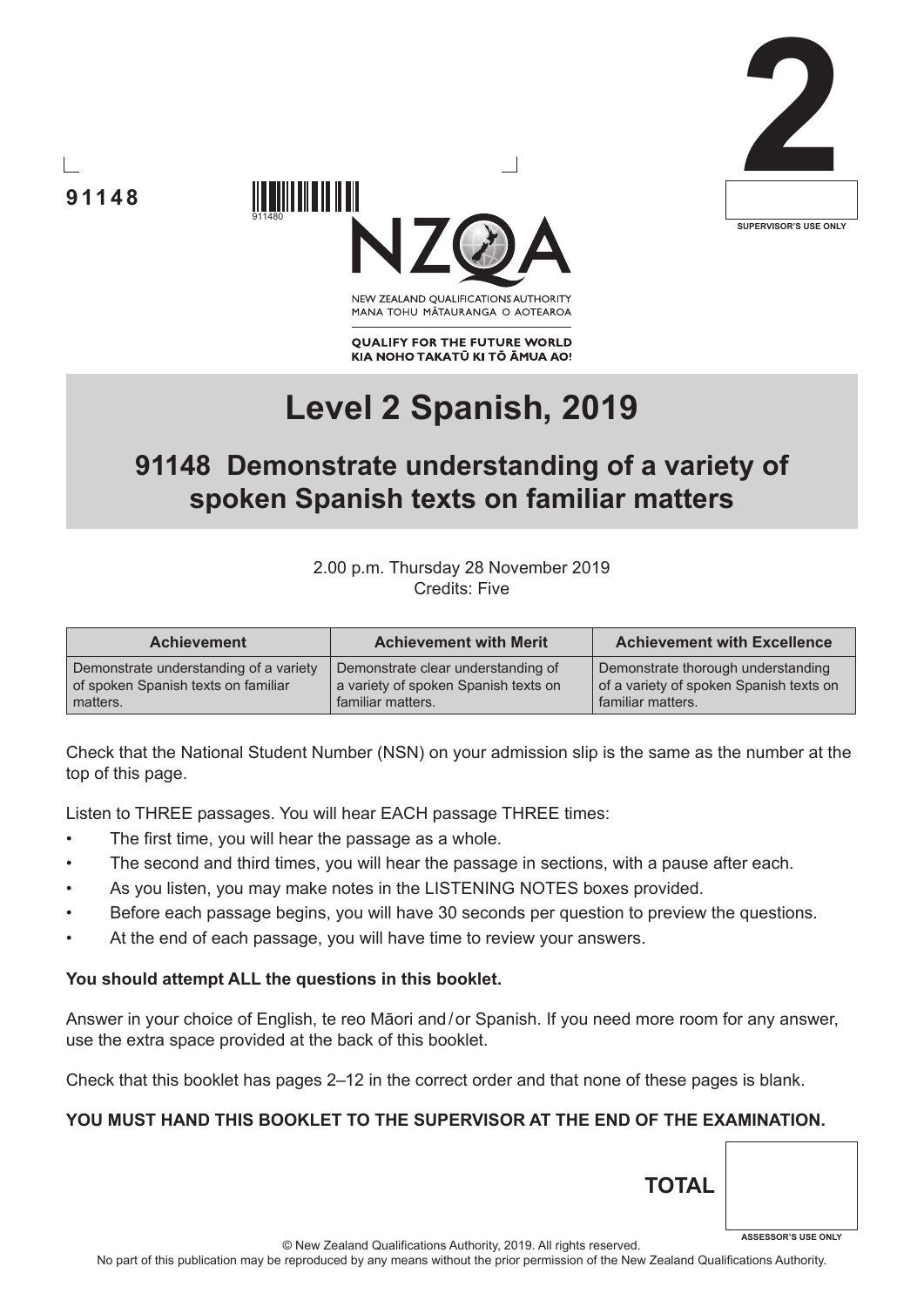**ASSESSOR'S USE ONLY**

### **FIRST PASSAGE:** *Otro ritmo de vida***/A different pace of life**

Listen to a podcast about the Spanish way of life. Question One is based on this passage.

### **Glossed vocabulary**

las pilas batteries

### **LISTENING NOTES**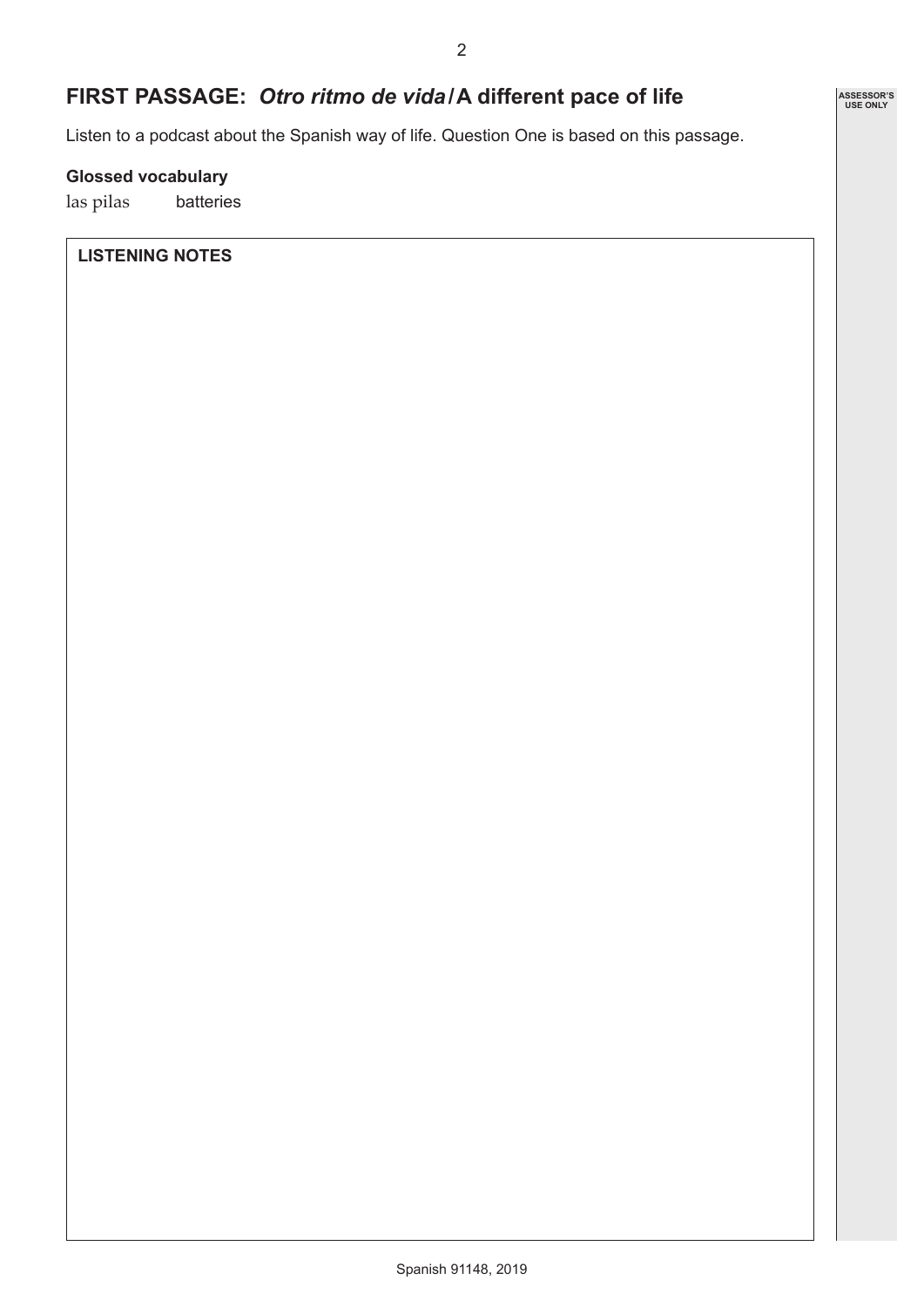### **QUESTION ONE**

(a) What are the disadvantages of the Spanish daily routine? Explain, using evidence from the podcast.

(b) Do you think it would be easy for a Spanish person to adapt to our daily routine in New Zealand? Explain, using evidence from the podcast.

**ASSESSOR'S USE ONLY**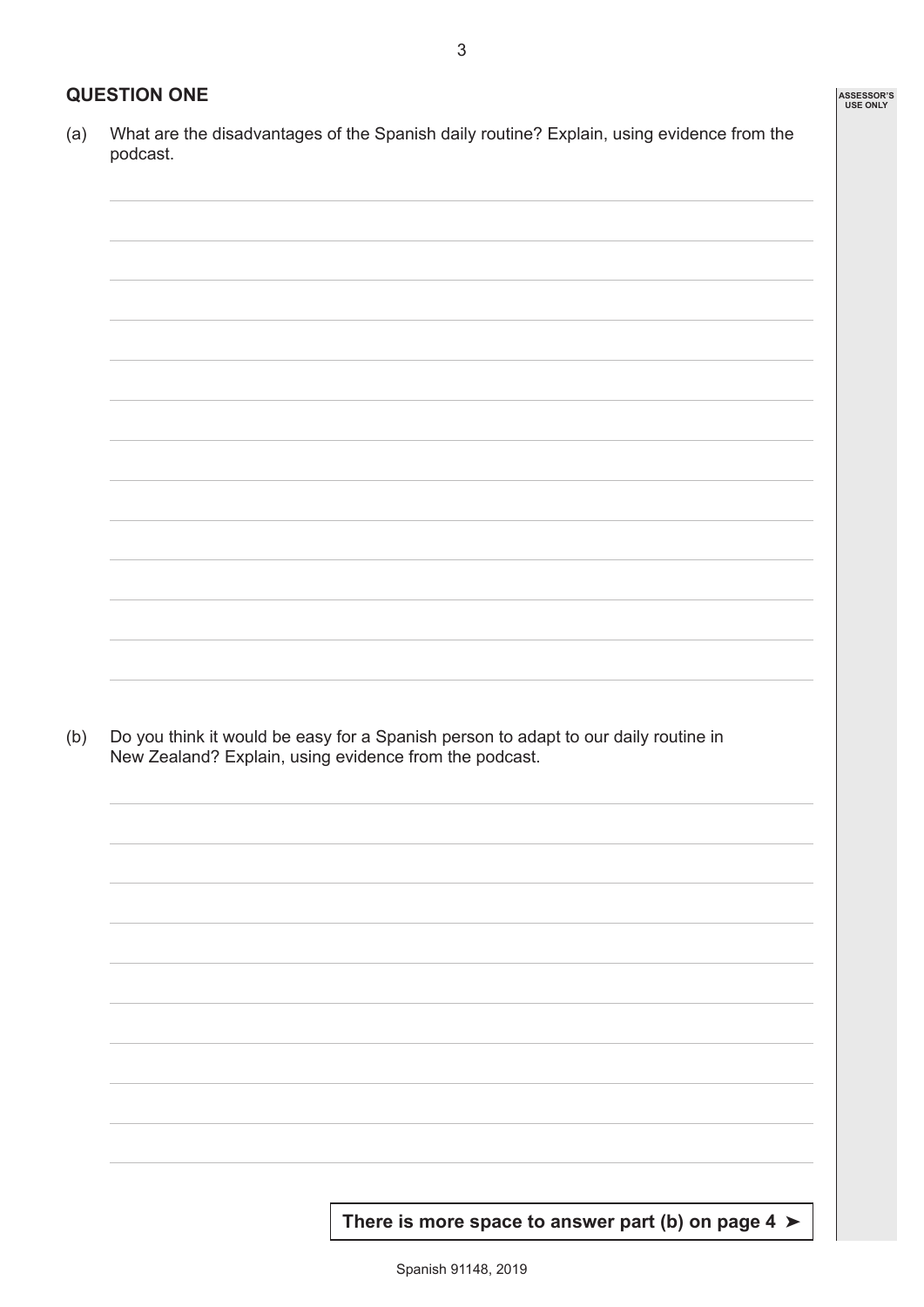| ASSESSOR'S<br>USE ONLY |
|------------------------|
|                        |
|                        |
|                        |
|                        |
|                        |
|                        |
|                        |
|                        |
|                        |
|                        |
|                        |
|                        |
|                        |
|                        |
|                        |
|                        |
|                        |
|                        |
|                        |
|                        |
|                        |
|                        |
|                        |
|                        |
|                        |
|                        |
|                        |
|                        |
|                        |
|                        |
|                        |
|                        |
|                        |
|                        |
|                        |
|                        |
|                        |
|                        |
|                        |
|                        |
|                        |
|                        |
|                        |
|                        |
|                        |
|                        |
|                        |
|                        |
|                        |
|                        |
|                        |
|                        |
|                        |
|                        |
|                        |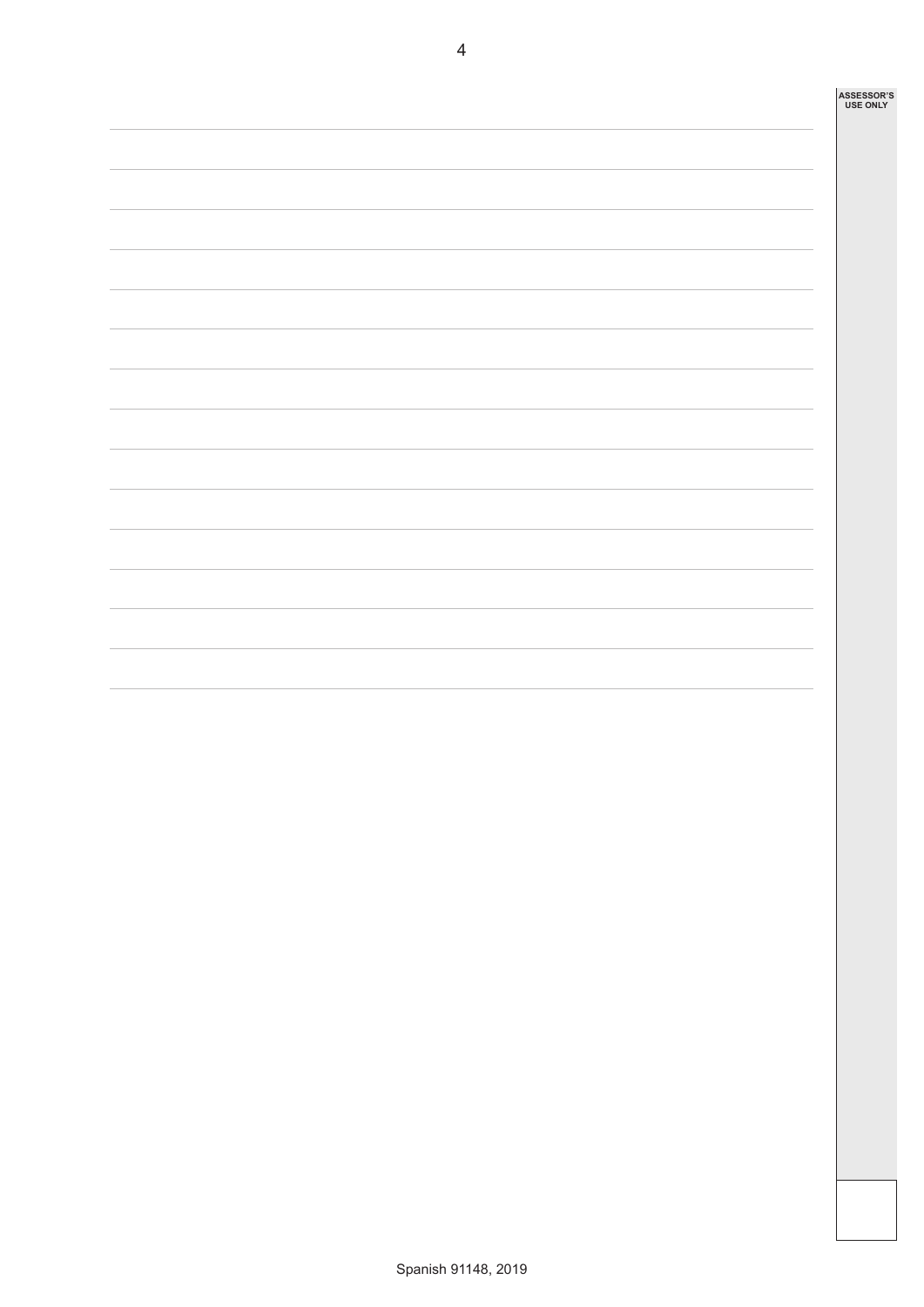**This page has been deliberately left blank. The examination continues on the following page.**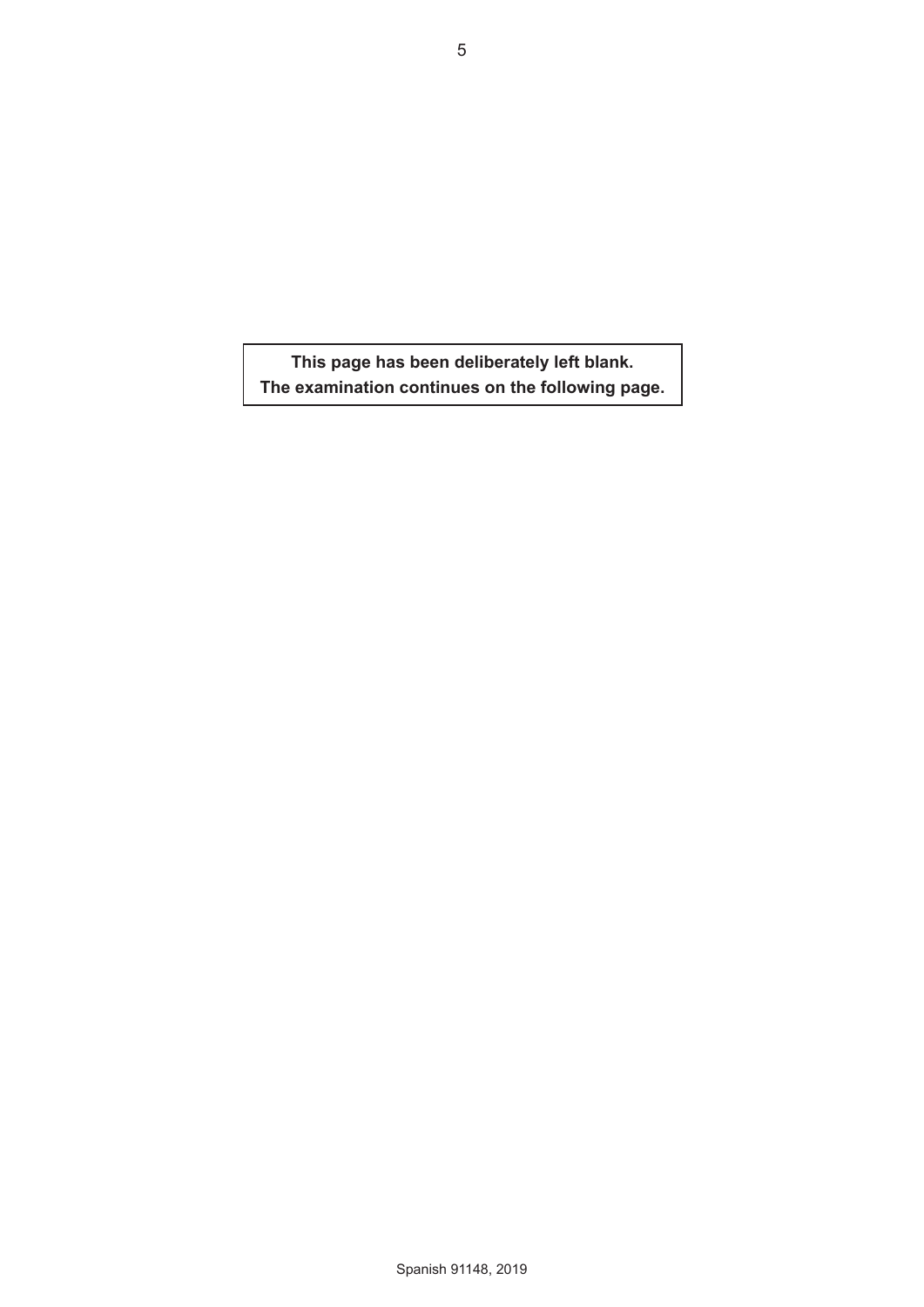### **SECOND PASSAGE:** *Se están construyendo castells en Cataluña* **They are building castells in Catalonia**

Listen to this interview about the tradition of the castells of Catalonia. Question Two is based on this passage.

#### **Glossed vocabulary**

refuerza strengthens

**LISTENING NOTES**

**ASSESSOR'S USE ONLY**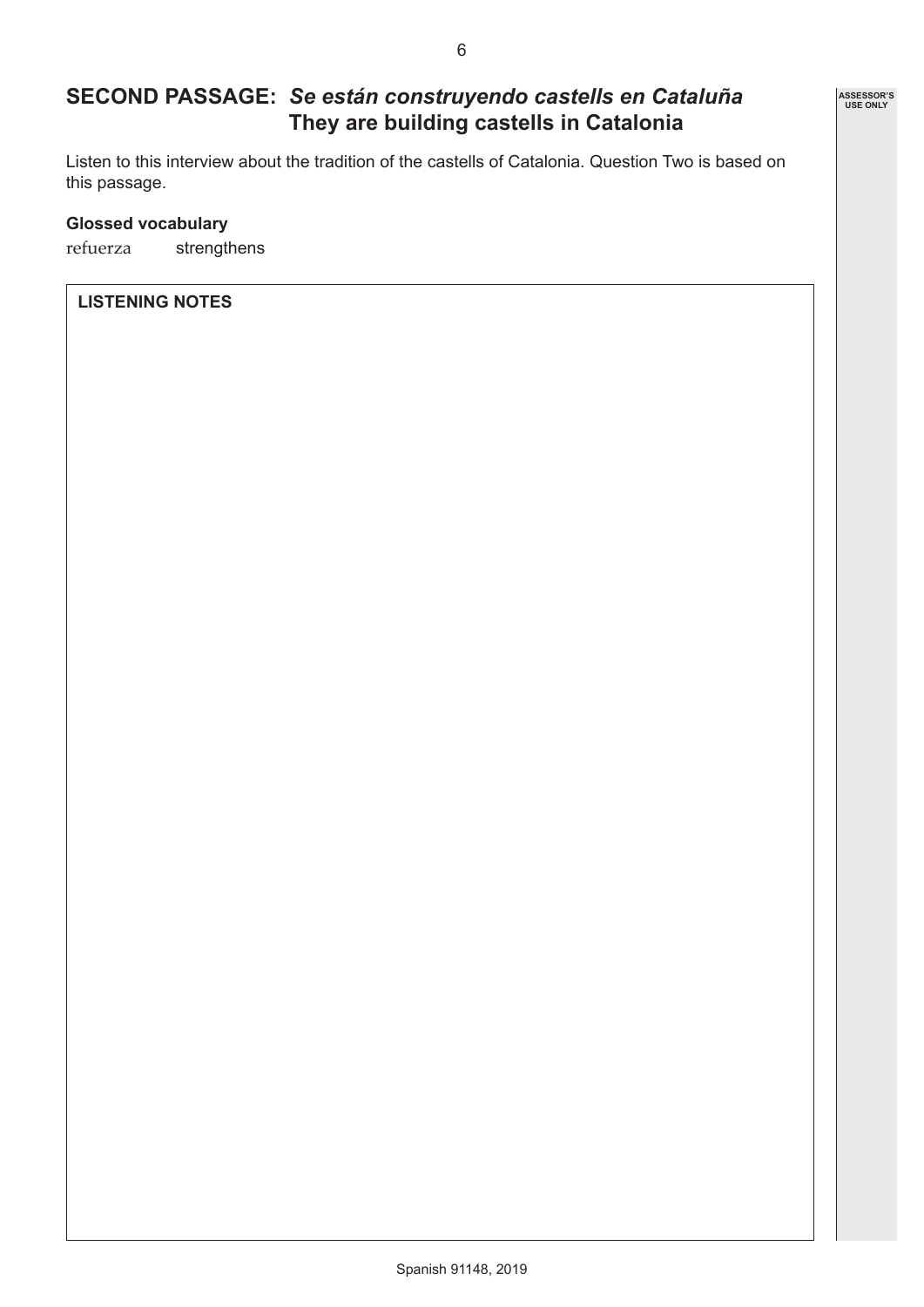**ASSESSOR'S USE ONLY**

### **QUESTION TWO**

(a) Explain what a castell is. Support your answer with evidence from the passage.

(b) Explain why castells are important to the people of Catalonia.

**There is more space to answer part (b) on page 8** ➤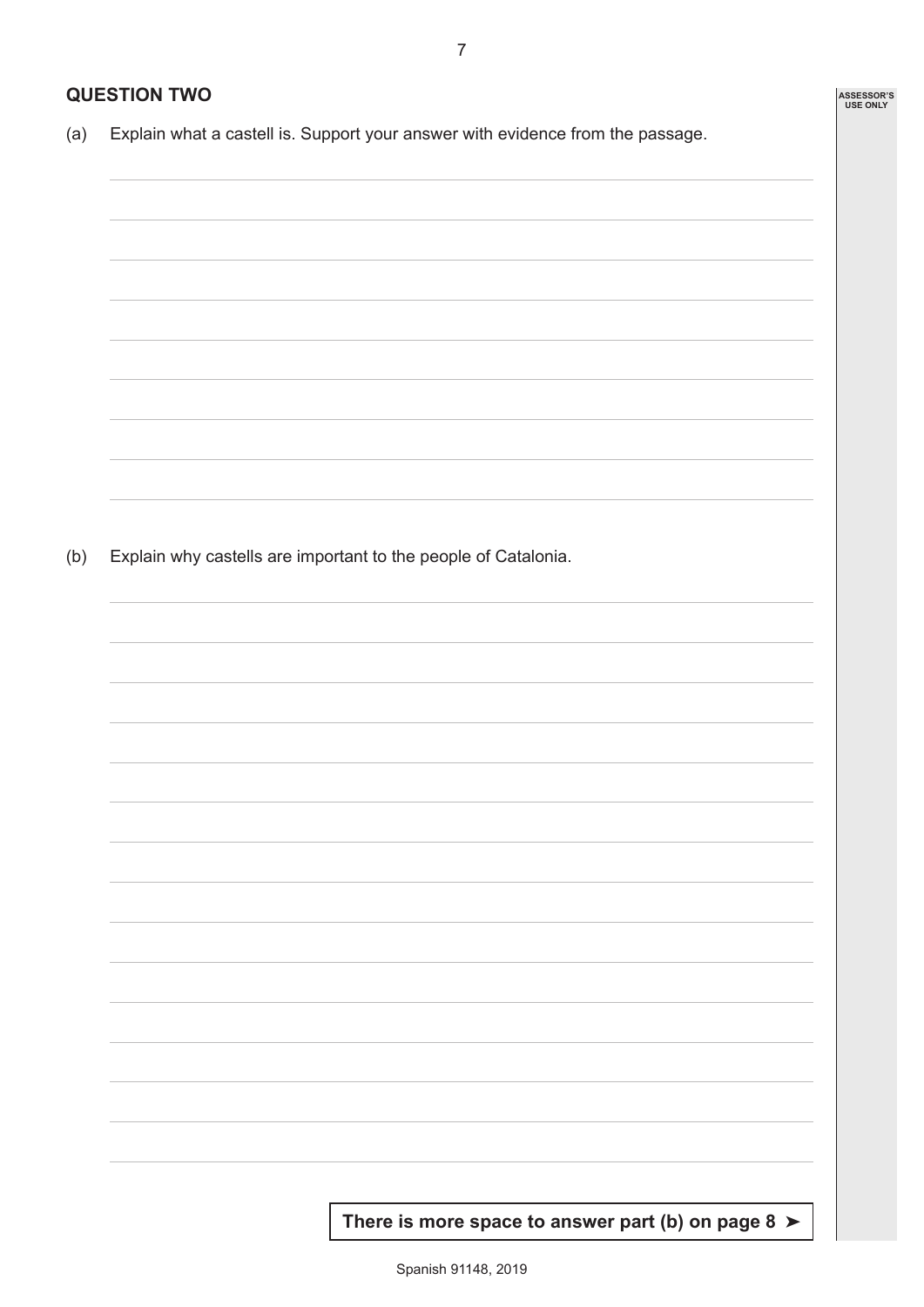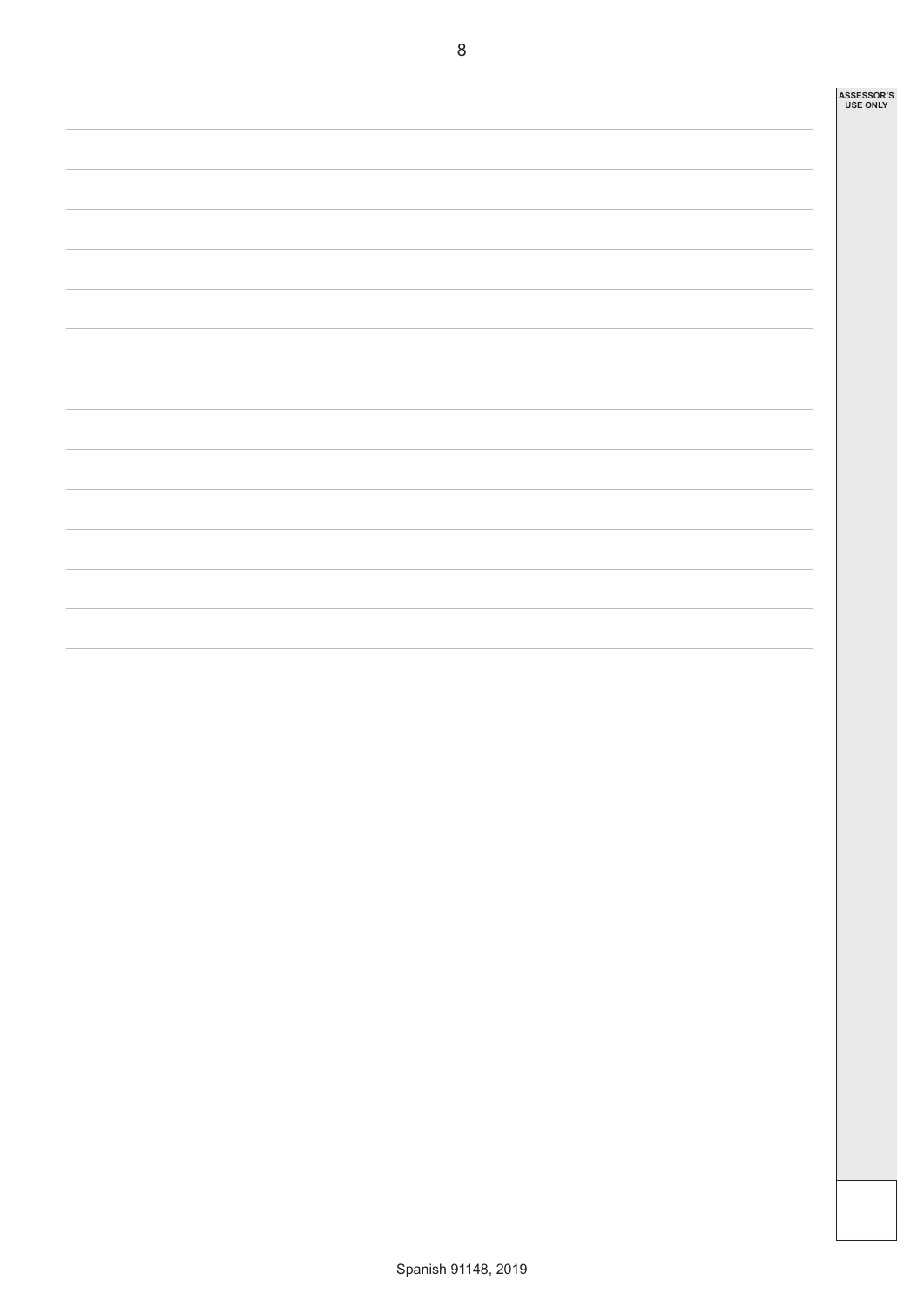**This page has been deliberately left blank. The examination continues on the following page.**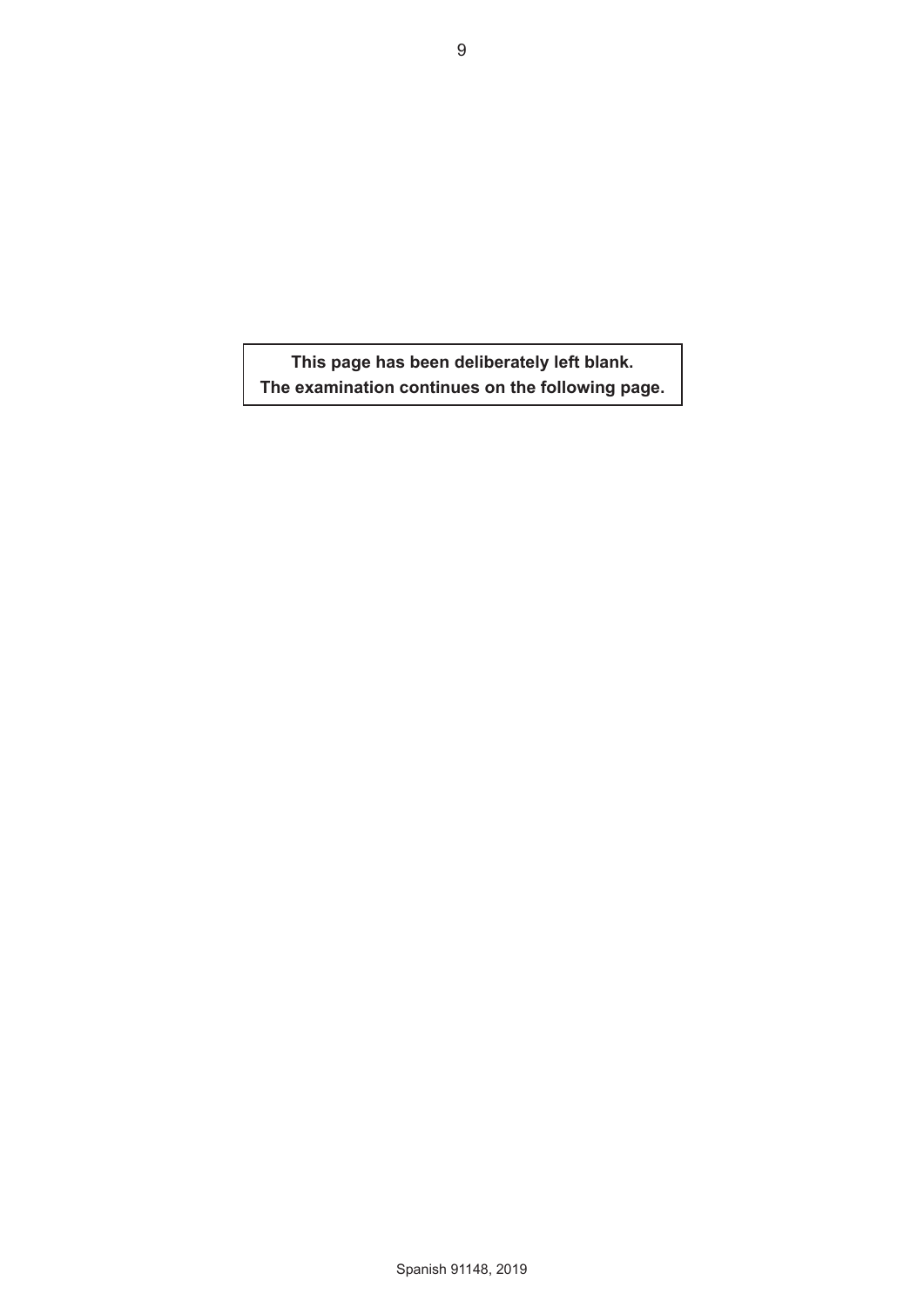### **THIRD PASSAGE:** *Los grandes exploradores***/The great explorers**

Listen to this news report about Alicia Rodriguez's space ambition. Question Three is based on this passage.

#### **Glossed vocabulary**

Marte Mars

#### **LISTENING NOTES**

**ASSESSOR'S USE ONLY**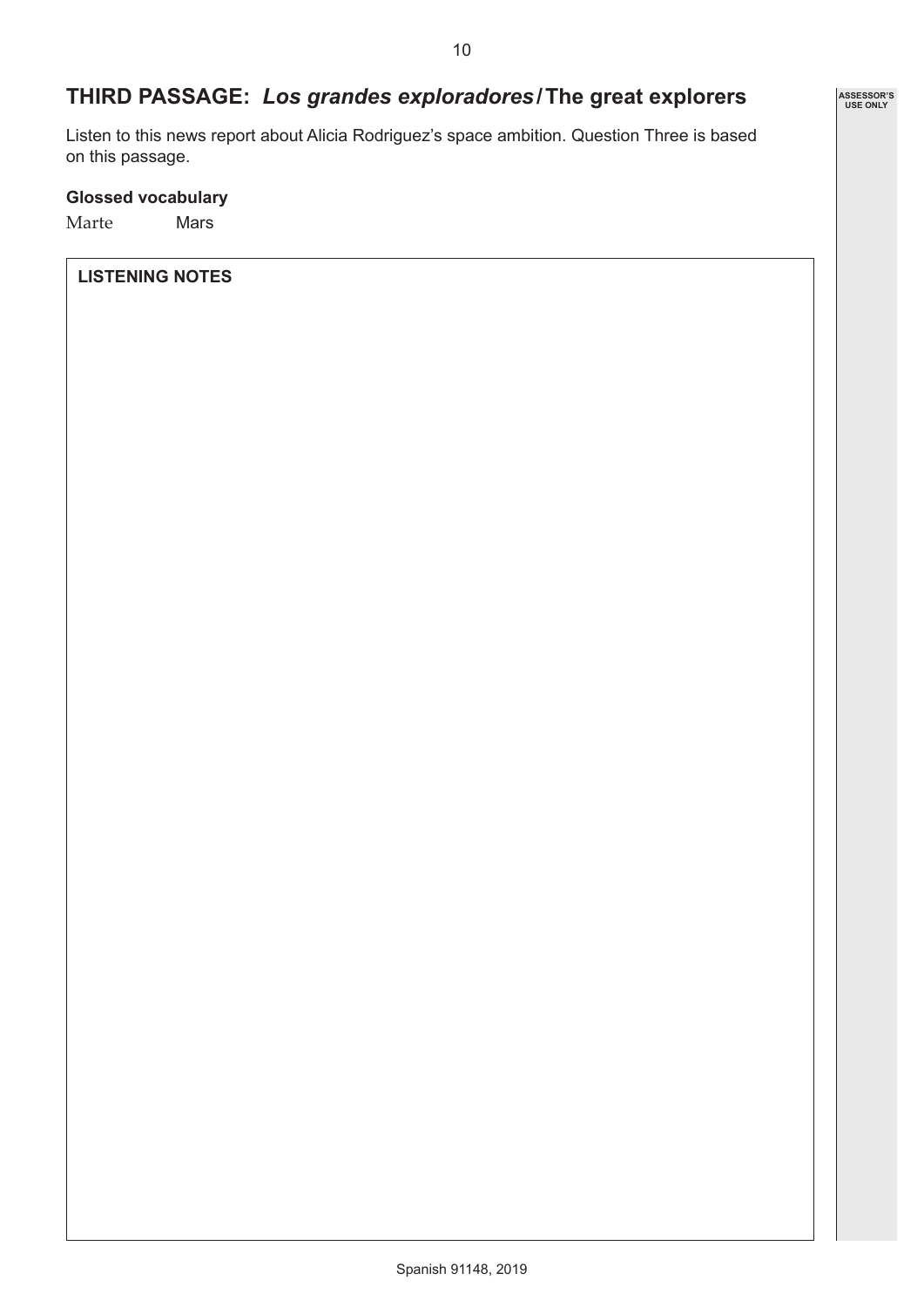### **QUESTION THREE**

What characteristics does Alicia Rodriguez share with other explorers? Explain your answer using information and examples from the news report.

| ASSESSOR'S       |
|------------------|
| <b>USE ONI Y</b> |
|                  |